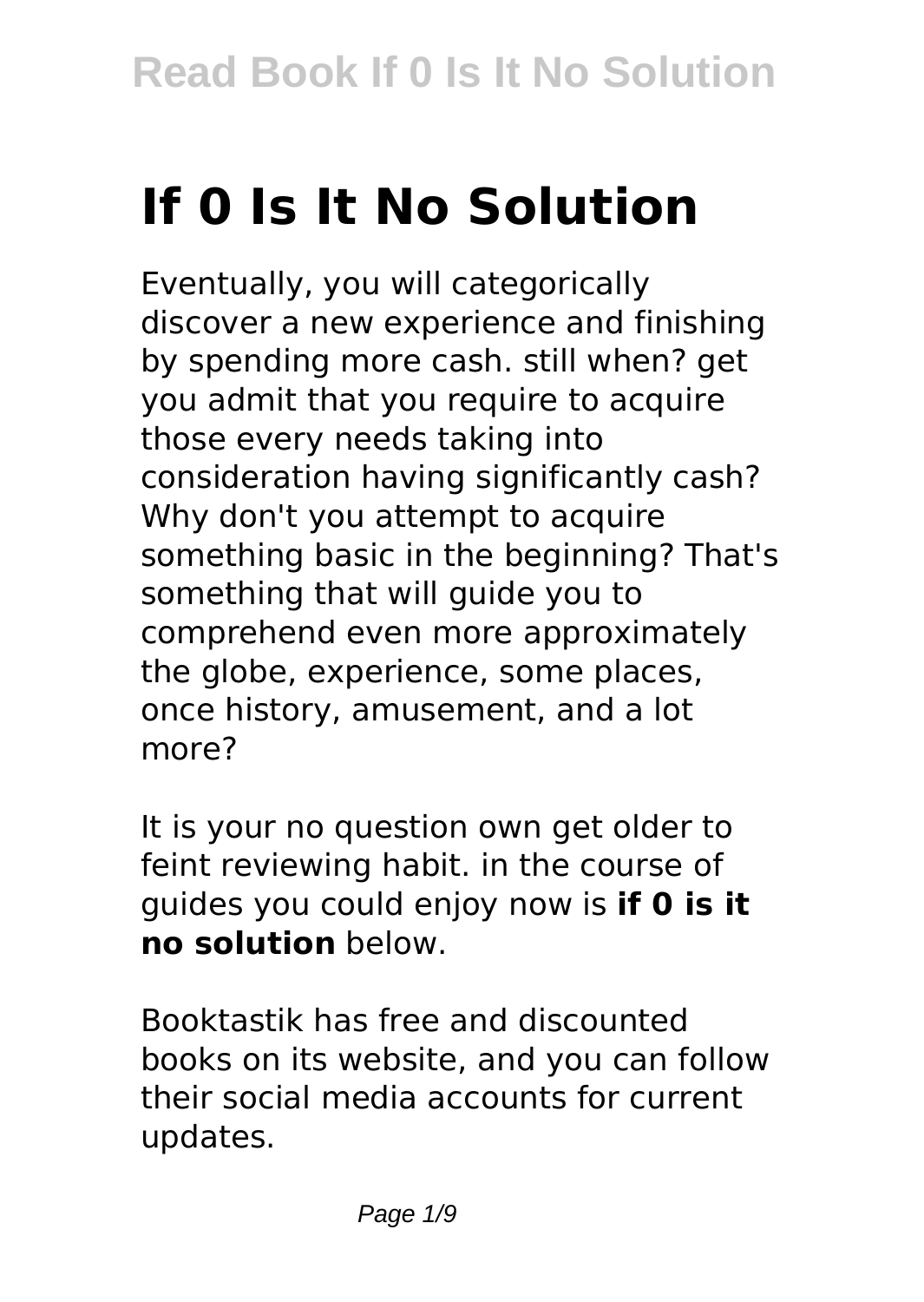### **If 0 Is It No**

In my case, D32, can only either be 0 or a positive number, never negative. So in a nutshell if its ever a positive number then run my IF statement as is, but if its 0 then i just want the cell to return 0 and not run the IF. I have tried running a nested IF in there to say something like IF(D32=0),0 but i get errors saying i cannot do that.

#### **If statements, if 0 do not calculate, but put 0 ...**

0 is the integer immediately preceding 1. Zero is an even number because it is divisible by 2 with no remainder. 0 is neither positive nor negative. Many definitions include 0 as a natural number, in which case it is the only natural number that is not positive. Zero is a number which quantifies a count or an amount of null size.

# **0 - Wikipedia**

Zero to the power of zero, denoted by 0 0, is a mathematical expression with no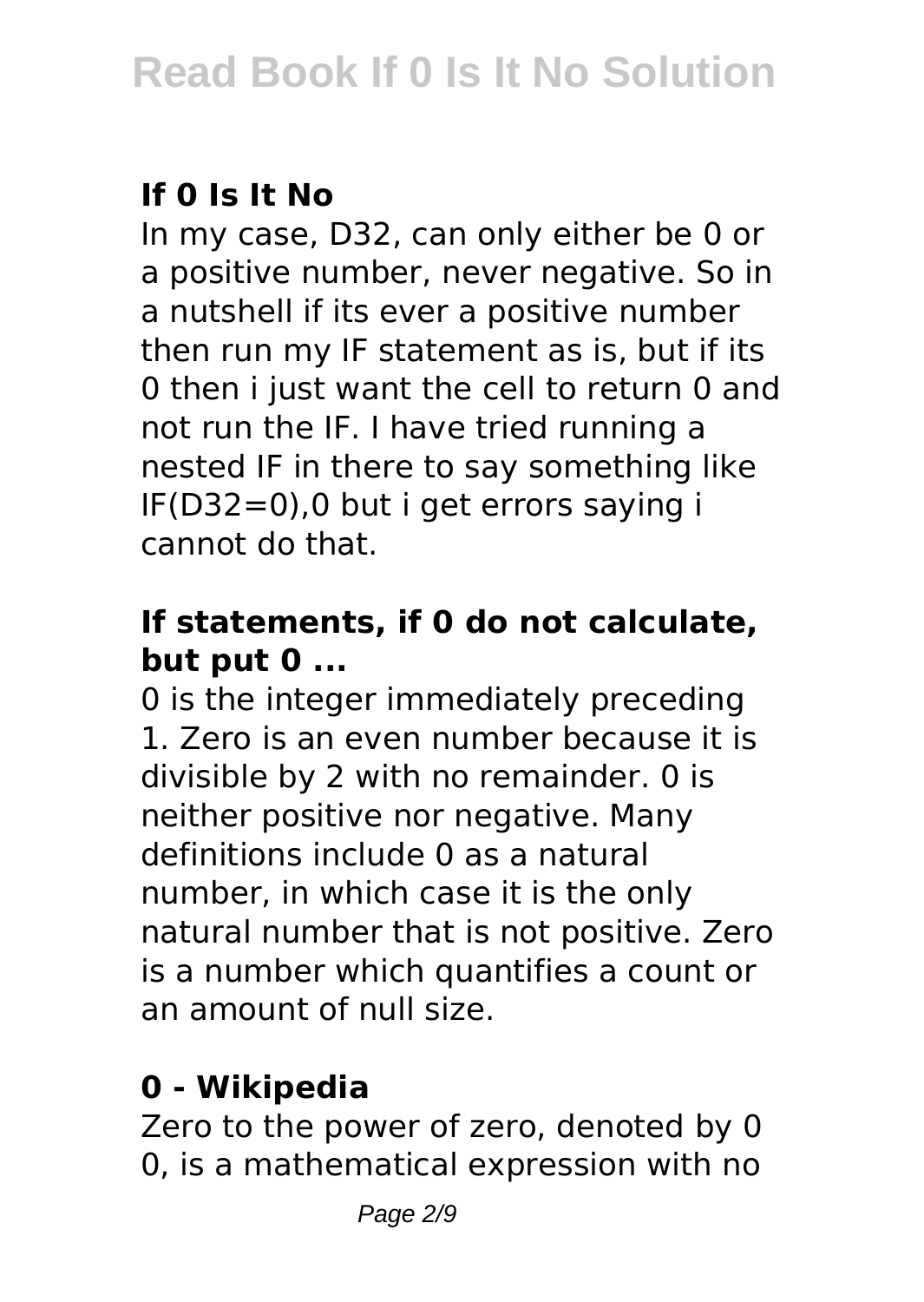agreed-upon value. The most common possibilities are 1 or leaving the expression undefined, with justifications existing for each, depending on context.

#### **Zero to the power of zero - Wikipedia**

When I go to start the task scheduler. I get this messege "the selected task "{0}" no longer exists. to see the current task, click refresh" So I go ahead and click refresh, and get the same error

#### **Error messege: the selected task "{0}" no longer ...**

The situation with 0 0 \frac{0}{0} 0 0 is strange, because every number x x x satisfies  $0 \cdot x = 0.0$  \cdot  $x = 0.0 \cdot x =$ 0. Because there's no single choice of x x x that works, there's no obvious way to define 0 0 \frac{0}{0} 0 0 , so by convention it is left undefined. \square Of course, there are many possible counterarguments to this.

# **What is 0 divided by 0? | Brilliant**

Page 3/9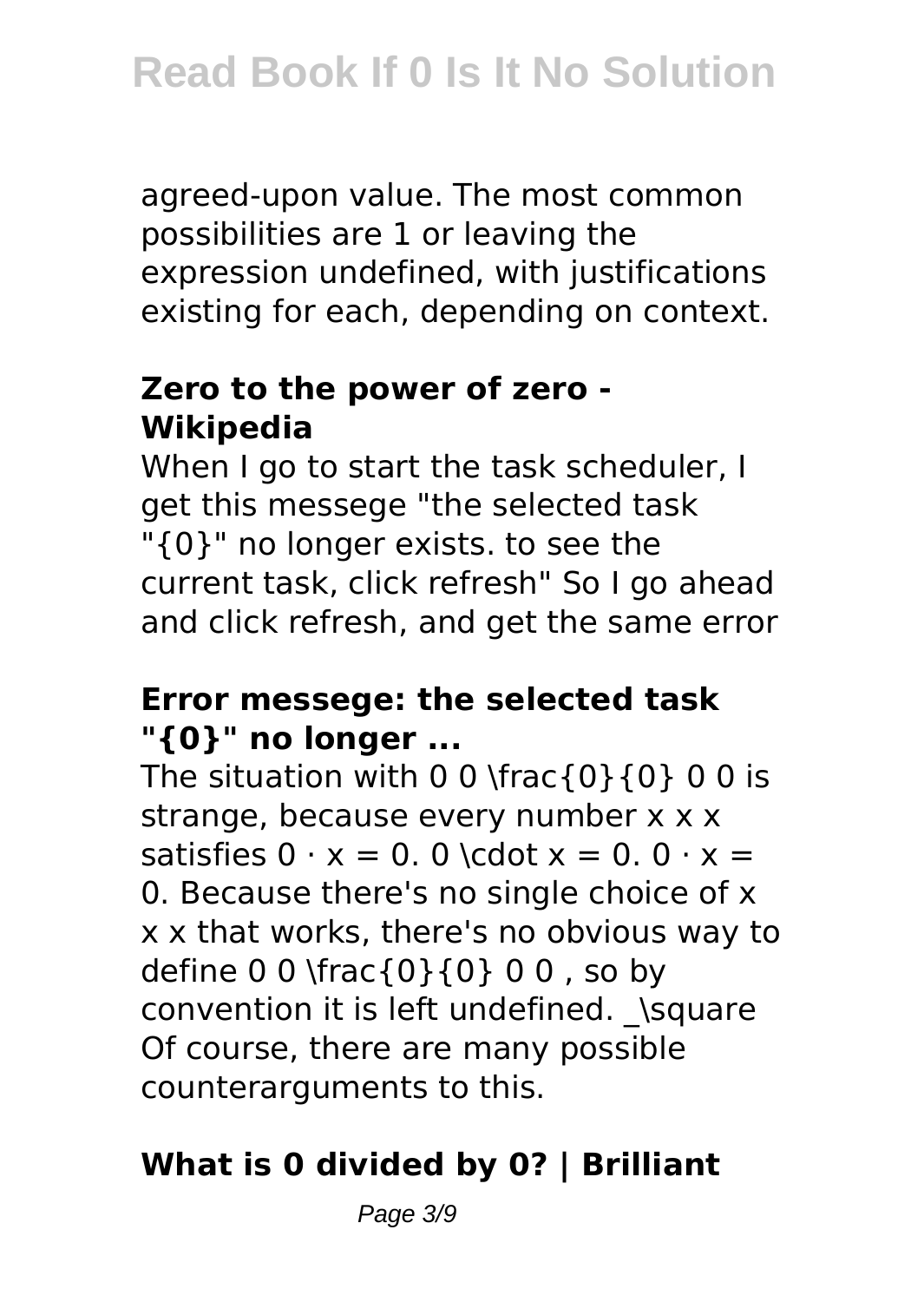# **Math & Science Wiki**

The formula method is pretty straight forward, with one minor issue: You specified NO for less than zero and YES for greater than zero, but it is not clear what you want as a result when E12 equals zero. This formula should meet your requirements and return a blank cell if  $E12 = 0 = IF (E12 < 0," NO", IF$ (E12>0,"YES",""))

#### **[Solved] Excel - If greater or less than zero then YES or NO**

The safest thing is to state whether you are including 0 or not when talking about Natural Numbers. You could write it something like: "The Natural Numbers (taken as 1,2,3,4,...) are blah blah blah."

#### **Is 0 a Natural Number? - Interactive Mathematics**

Watch Channel 9 live TV on the internet or mobile device, stream to an internet connected television, and keep up with the latest entertainment from Nine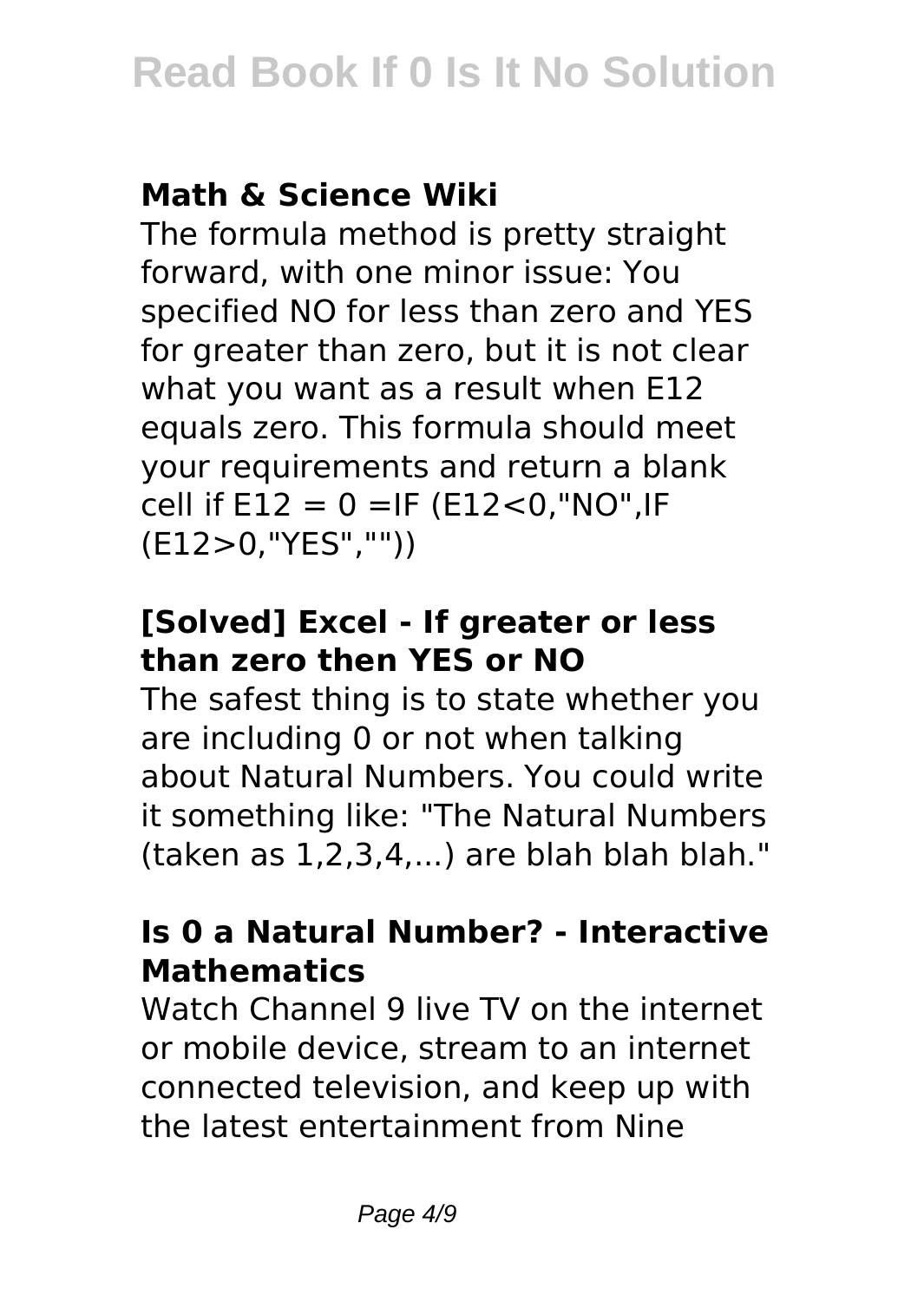#### **Watch Channel 9 Live TV: Stream Online | 9Now**

0%: \$500: My Recommendation for Car Shoppers TrueCar, RydeShopper, and CarsDirect are the best way to see the lowest car prices in your area. These sites show you no-haggle prices from dealers closest to you - and the deals are usually really good. This should be the first step you take when negotiating your car price.

#### **Best 0% Financing Deals Right Now - Realcartips.com**

But zero is different, zero is defined as nothing so if you have nothing and you have nothing to divide it with, then nothing will happen 0/0=0. The next argument of 0/0=0 seems correct to me because if you have nothing, you cannot divide it by something, therefore the answer will always be 0. Around.

# **The problem with dividing zero by zero (video) | Khan Academy**

The 0.0.0.0 form is the standard way to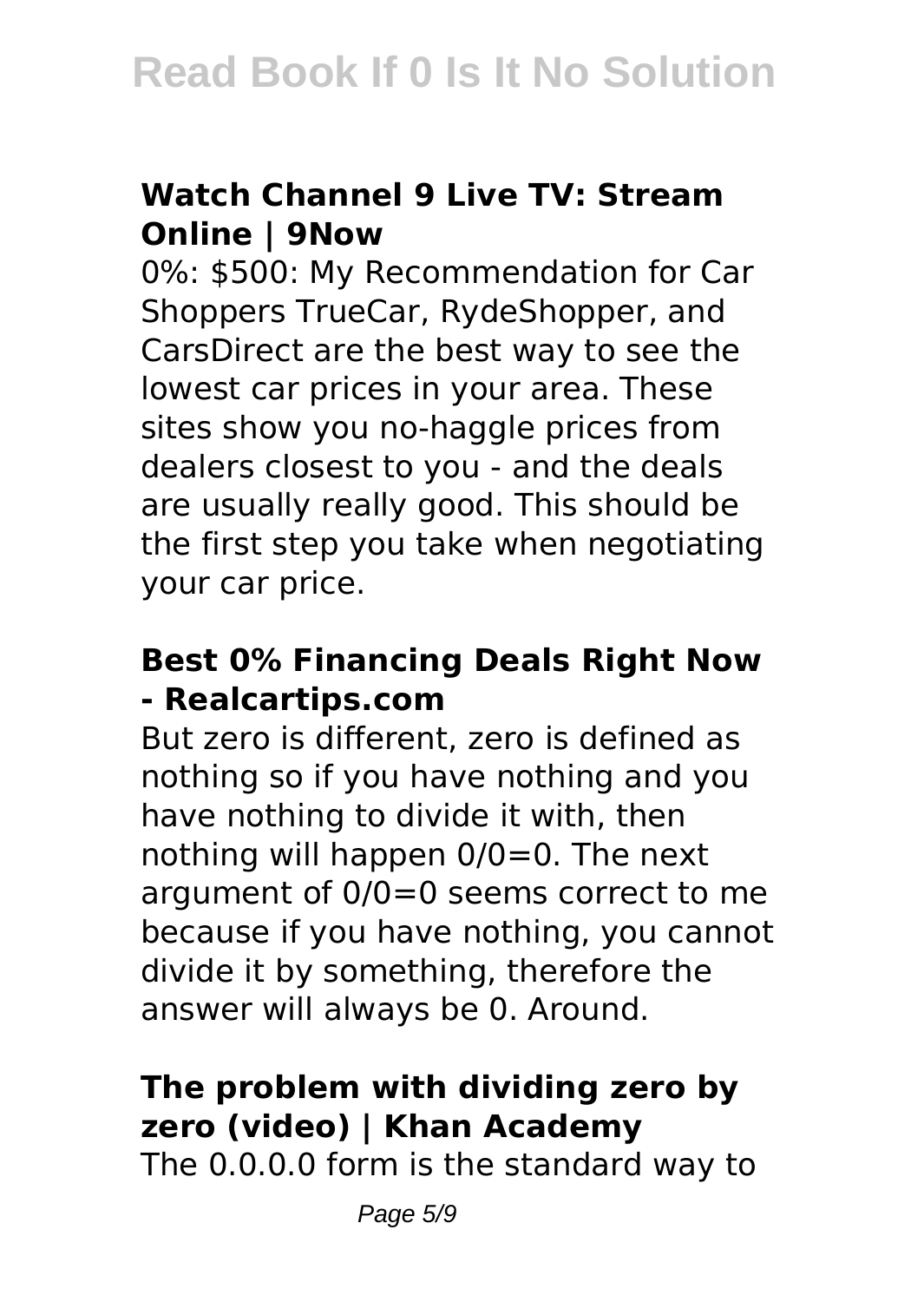say 'no particular address' (in IPv6 that is ::0 or just ::). Source: What is the Meaning of the IP Address 0.0.0.0? In Internet Protocol version 4, the address 0.0.0.0 is a non-routable meta-address used to designate an invalid, unknown, or non applicable target. To give a special meaning to an ...

#### **What is the Difference Between 127.0.0.1 and 0.0.0.0?**

A 0% APR credit card offers no interest for a set amount of time, usually 12 to 21 months. During the intro 0% APR period, you won't be charged interest on new purchases or balance transfers.

#### **Best zero interest credit cards of September 2020**

The most complete and cost-effective means of obtaining/maintaining CARF national standards. Used by surveyors, consultants and independent organizations, internationally. Annual updates, CARF trainings, CARF document management system,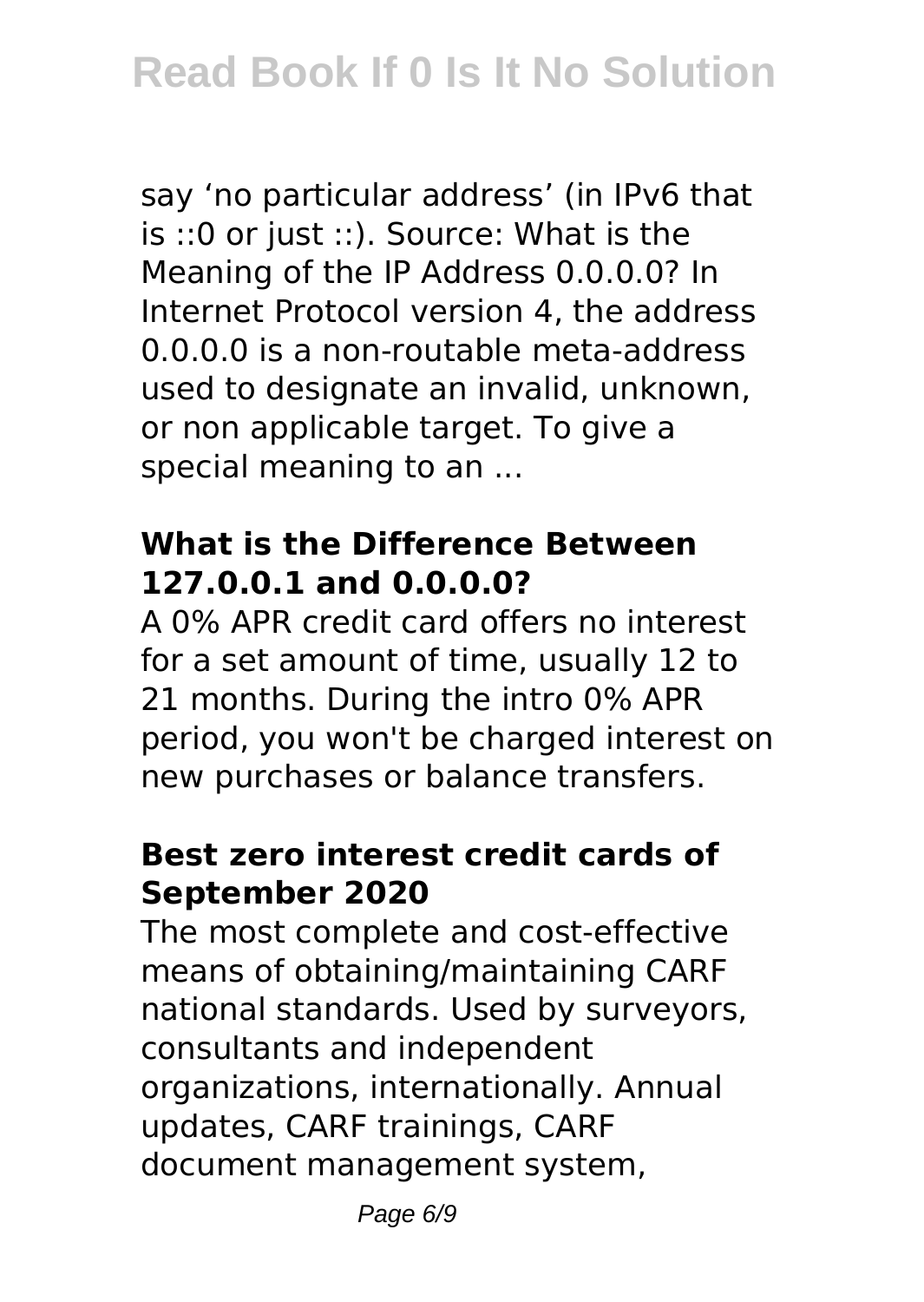corporate compliance reporting, critical incident reporting, job description reviews, grievance reporting and more.

# **Accreditation Now - CARF Accreditation Tools, Training and ...**

Zero interest credit card offers can help you finally get your debt managed and under control by transferring an existing balance, or can help you fund a bigger purchase.Our experts have analyzed 1,002 different credit card offers with a 0% introductory APR period and listed the best no interest offers from our partners to suit different spending habits.

### **Best 0% APR Credit Cards 2020 | 0% Interest until 2021 ...**

Zero is the only integer (whole number) that is neither positive nor negative. In a sense, zero makes negative numbers possible, as a negative number added to its positive counterpart always equals zero. When zero is added to or subtracted from a number, it leaves the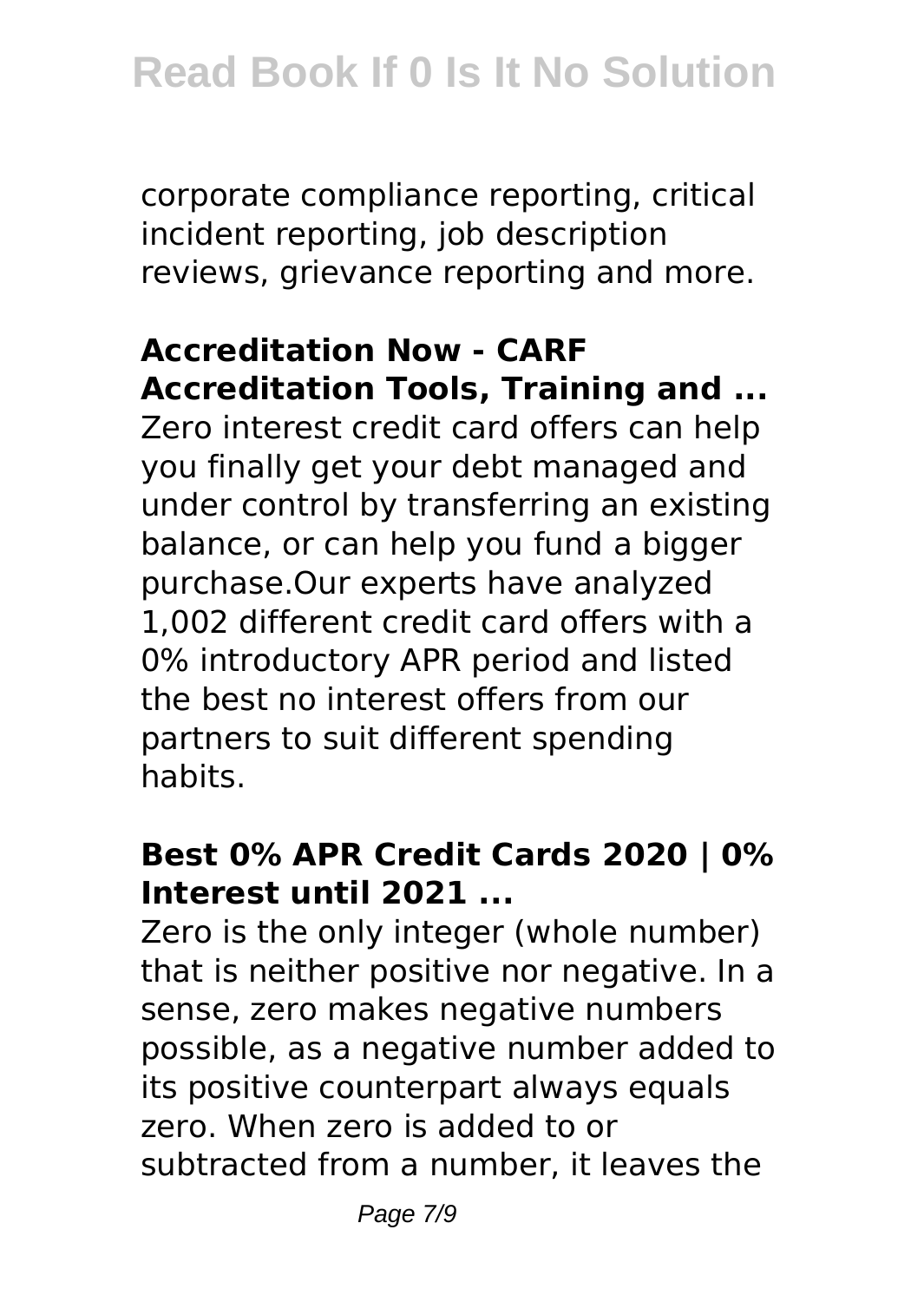number at its original value.

#### **Zero | Definition of Zero at Dictionary.com**

Zero is a number used in mathematics to describe no quantity or null quantity. When there are 2 apples on the table and we take the 2 apples, we can say that there are zero apples on the table. The zero number is not positive number and not negative number. The zero is also a placeholder digit in other numbers (e.g: 40,103, 170).

#### **Zero number ( 0 ) - RapidTables.com**

NOW Foods makes natural products that empower people to lead healthier lives. Find vitamins, supplements, essential oils, beauty products, food & more.

Copyright code: d41d8cd98f00b204e9800998ecf8427e.